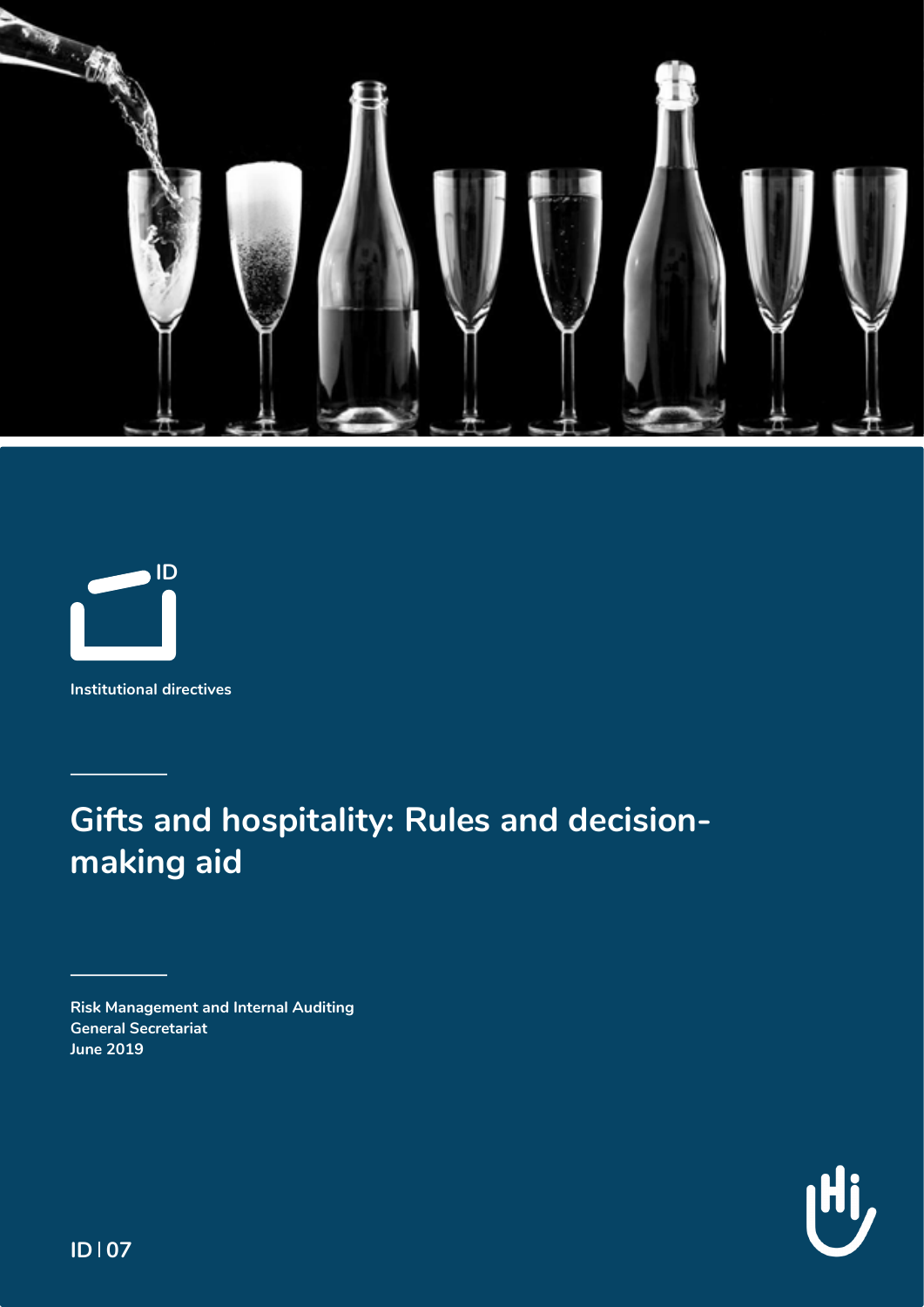

On 24 January 2018, Handicap International's global movement became Humanity & Inclusion.

The Federation, which runs projects in around sixty countries, is now working under the operating names of "Humanity & Inclusion", "Handicap International" or "Atlas Logistique".

Any document with the letterhead "Humanity & Inclusion" applies de facto to Atlas Logistique and Handicap International teams.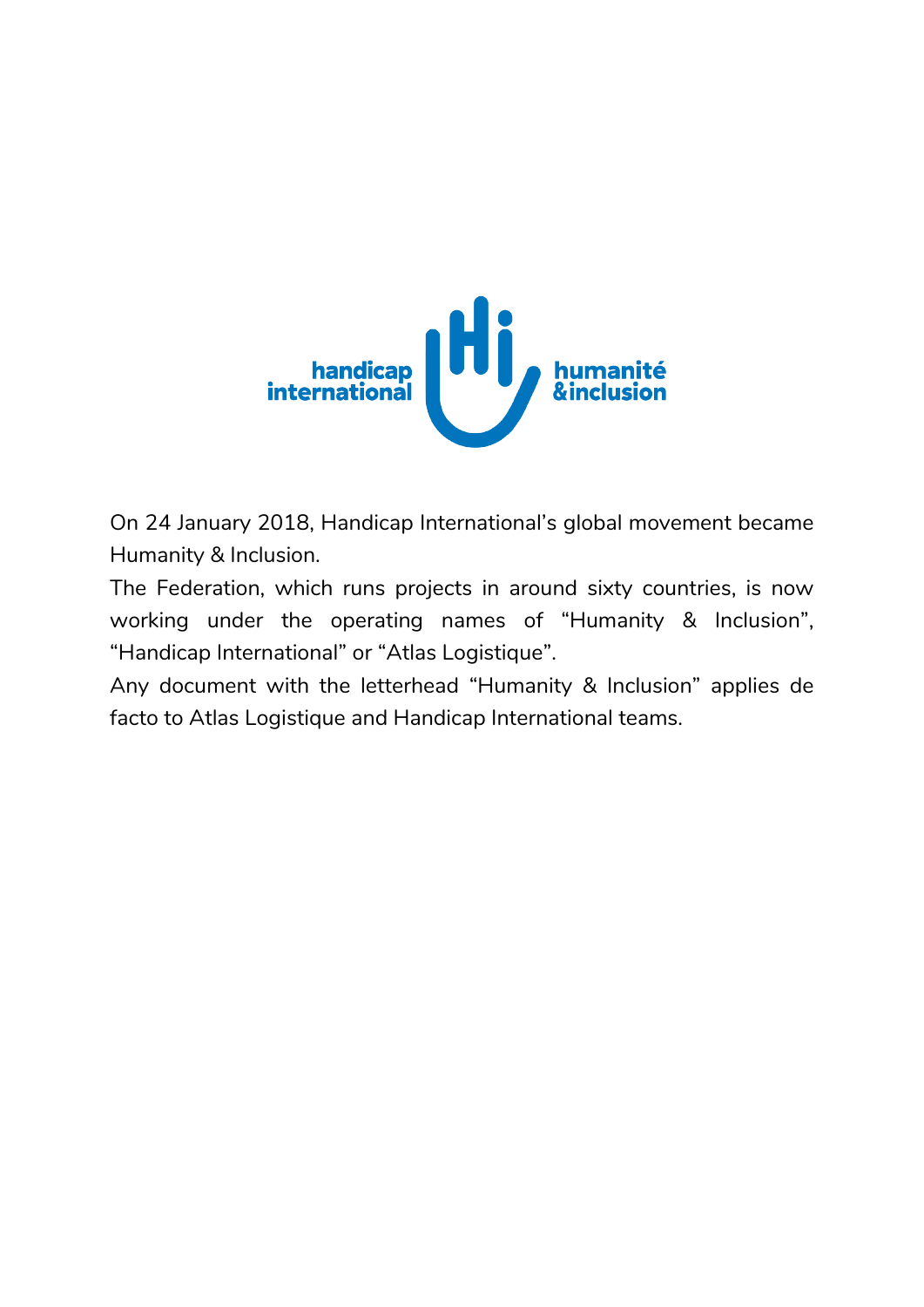# **Contents**

| 3.1.1. |                                                                    |  |  |  |
|--------|--------------------------------------------------------------------|--|--|--|
| 3.1.2. |                                                                    |  |  |  |
| 3.1.3. | Accepting a gift or hospitality by obligation or under constraint4 |  |  |  |
| 3.1.4. |                                                                    |  |  |  |
| 3.1.5. |                                                                    |  |  |  |
| 3.1.6. | Appropriateness of the circumstances surrounding a benefit5        |  |  |  |
|        |                                                                    |  |  |  |
|        | 4. Rules governing the disclosure of gifts and hospitality  6      |  |  |  |
|        |                                                                    |  |  |  |

# **[DECISION-MAKING AID AND PRACTICAL ADVICE](#page-8-0) .............................8**

| A - Inform people in advance and be prepared to refuse gifts and offers of |  |
|----------------------------------------------------------------------------|--|
|                                                                            |  |
|                                                                            |  |
|                                                                            |  |
| D - Ways of assessing whether a gift or hospitality is reasonable          |  |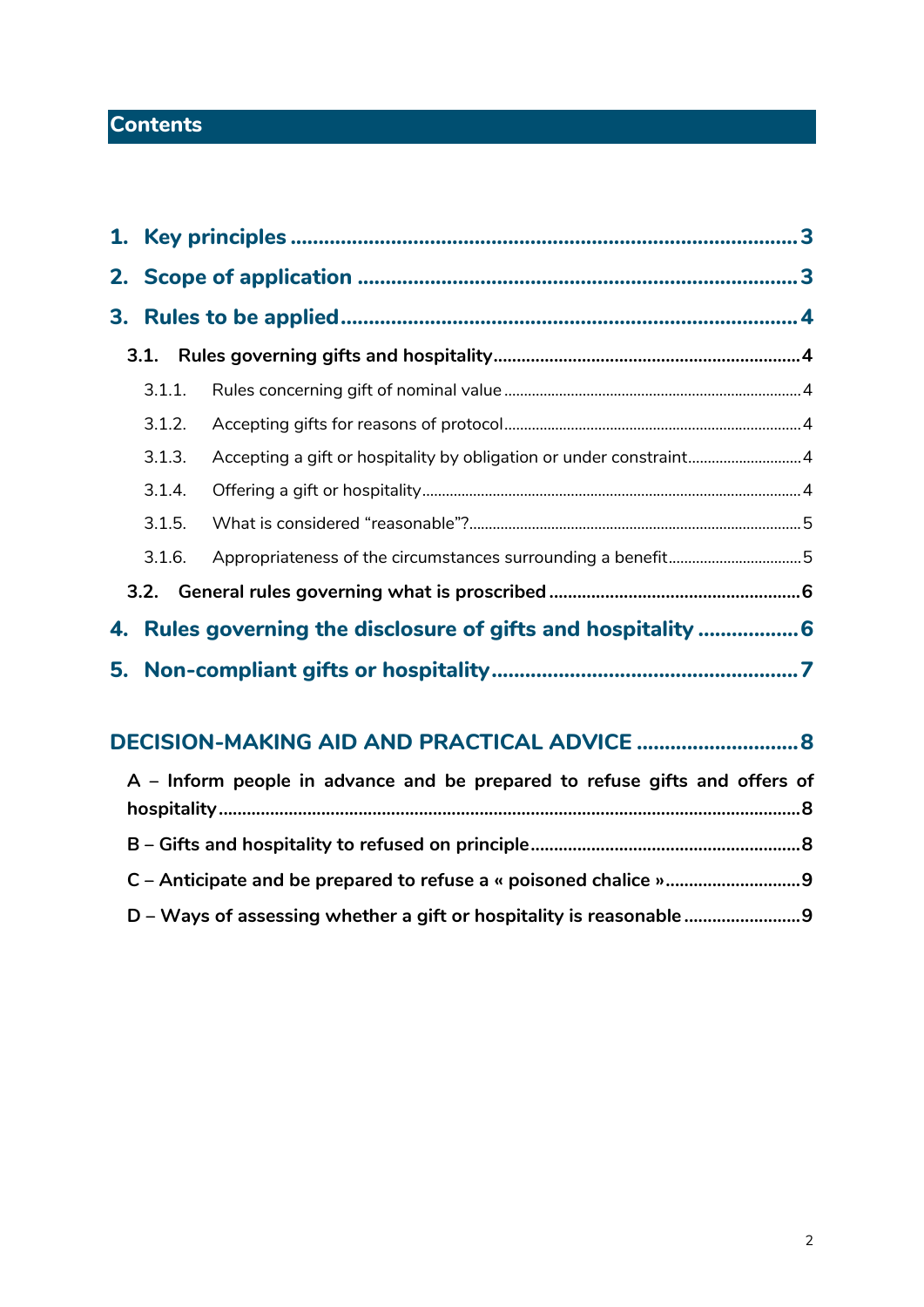# <span id="page-3-0"></span>**1. Key principles**

The purpose of these directives is to ensure respect for HI's value of integrity and compliance with associated policies and the principle of disinterested management.

They aim to prevent conflicts of interest or apparent conflicts of interest and demonstrate the commitment of HI's members and personnel to treating all persons or bodies with which we are planning to or are already collaborating in an impartial manner and in the sole interest of HI and its beneficiaries.

They further seek to prevent unequal treatment internally and the appearance of advantages or benefits for certain categories of members or employees as a result of their position or their relations with certain external actors, especially suppliers.

These directives do not claim to be exhaustive or cover all situations. It is therefore important for all of HI's trustees, employees, volunteers, voluntary workers and partners to show common sense and consider the principles outlined in these directives before accepting or offering a gift or hospitality.

Any situation contrary to applicable laws and regulations or to HI's code of conduct which is supplemented by these directives may result in an internal alert.

## <span id="page-3-1"></span>**2. Scope of application**

These directives apply to all of HI's trustees, employees, volunteers and voluntary workers, whether members of the Federation, national associations or attached entities (Institutes). National Association directors, as well as the directors and managers of field programs, may, at their discretion and according to the country and local requirements, establish specific rules that may be more strict than those given in these directives, but never less so.

# **These directives do not apply to private invitations or personal gifts between HI members, paid for out of people's own pocket.**

E.g.: A gift given by colleagues in a private capacity and at their own expense when an employee or voluntary worker leaves the organization or to mark the end of a trustee's term of office.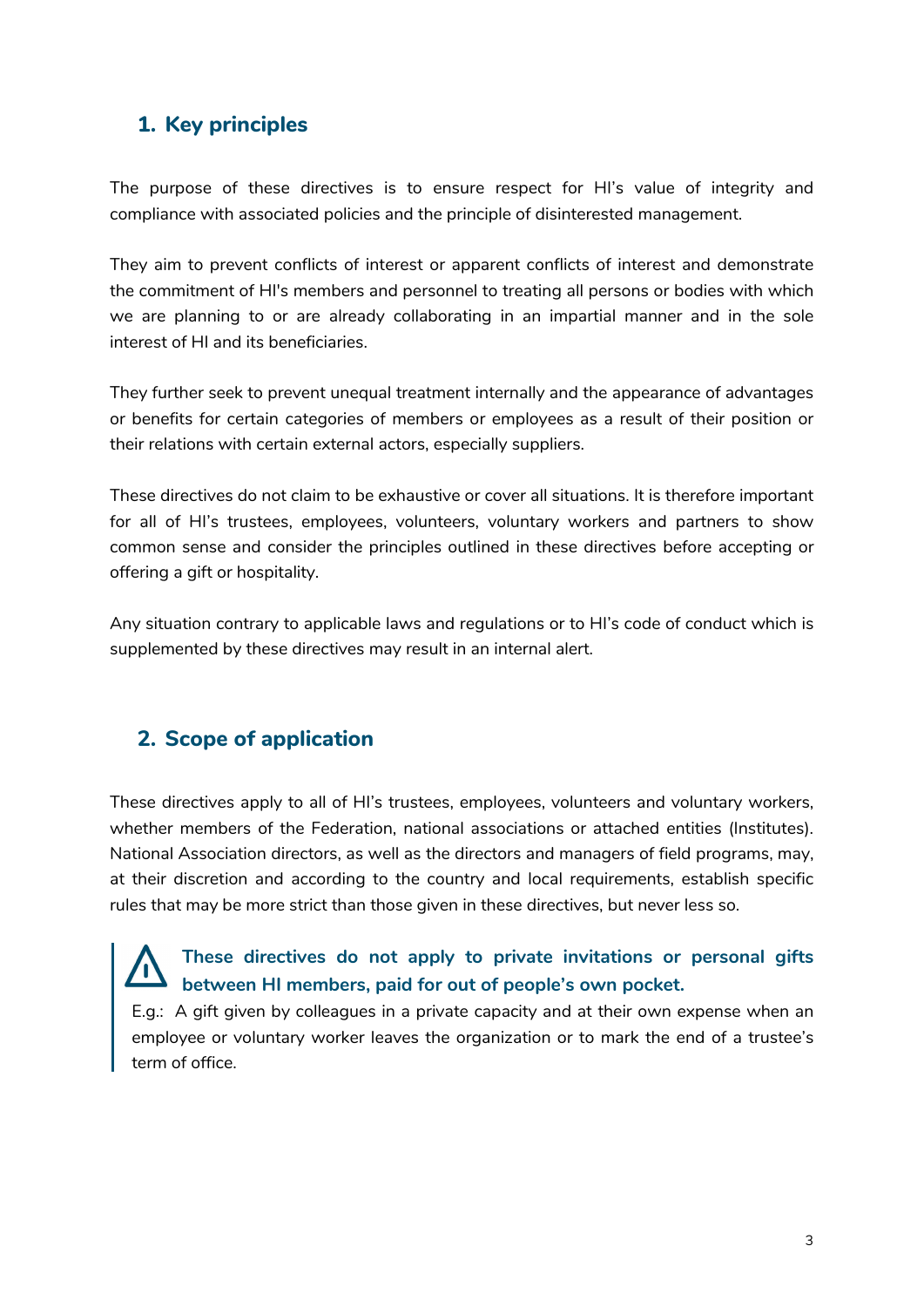## <span id="page-4-0"></span>**3. Rules to be applied**

#### <span id="page-4-1"></span>**3.1. Rules governing gifts and hospitality**

Gifts and hospitality may be considered appropriate in very strict and exceptional circumstances. In such cases, the following rules apply:

#### **3.1.1. Rules concerning gift of nominal value**

<span id="page-4-2"></span>In the course of their work, members and employees may be offered gifts. They are usually symbolic and of nominal value. In any case, it is important that these gifts do not affect or appear to affect the sound professional judgement of the HI member or employee receiving them.

#### **3.1.2. Accepting gifts for reasons of protocol**

<span id="page-4-3"></span>For reasons of protocol, the representatives of a partner body or administration may, at official events, offer a usually symbolic gift to HI's representatives.

Such gifts must then be handed over to the HI organization (headquarters, national association or programme concerned by the event) which will decide what is to be done with them.

### **3.1.3. Accepting a gift or hospitality by obligation or under constraint**

<span id="page-4-4"></span>In situations where a gift exceeds a symbolic value and HI's members and employees who should otherwise refuse it are unable to do so for practical, psychological or even security reasons, they should accept this gift and then refer immediately to line-management for the attitude to adopt and steps to be taken which will be the least prejudicial to the person concerned and the organization.

#### **3.1.4. Offering a gift or hospitality**

- <span id="page-4-5"></span>• **Hospitality:** Trustees, employees and volunteers are authorized to offer hospitality to external work partners or voluntary workers if this hospitality is part of a normal working relationship with the person concerned and is of a reasonable nature.
- **Gift:** After obtaining prior agreement from the person in charge of the entity, body, division, program or service concerned, a manager may decide to offer a gift to someone as a thank you for services rendered to HI. The value of this gift must be nominal.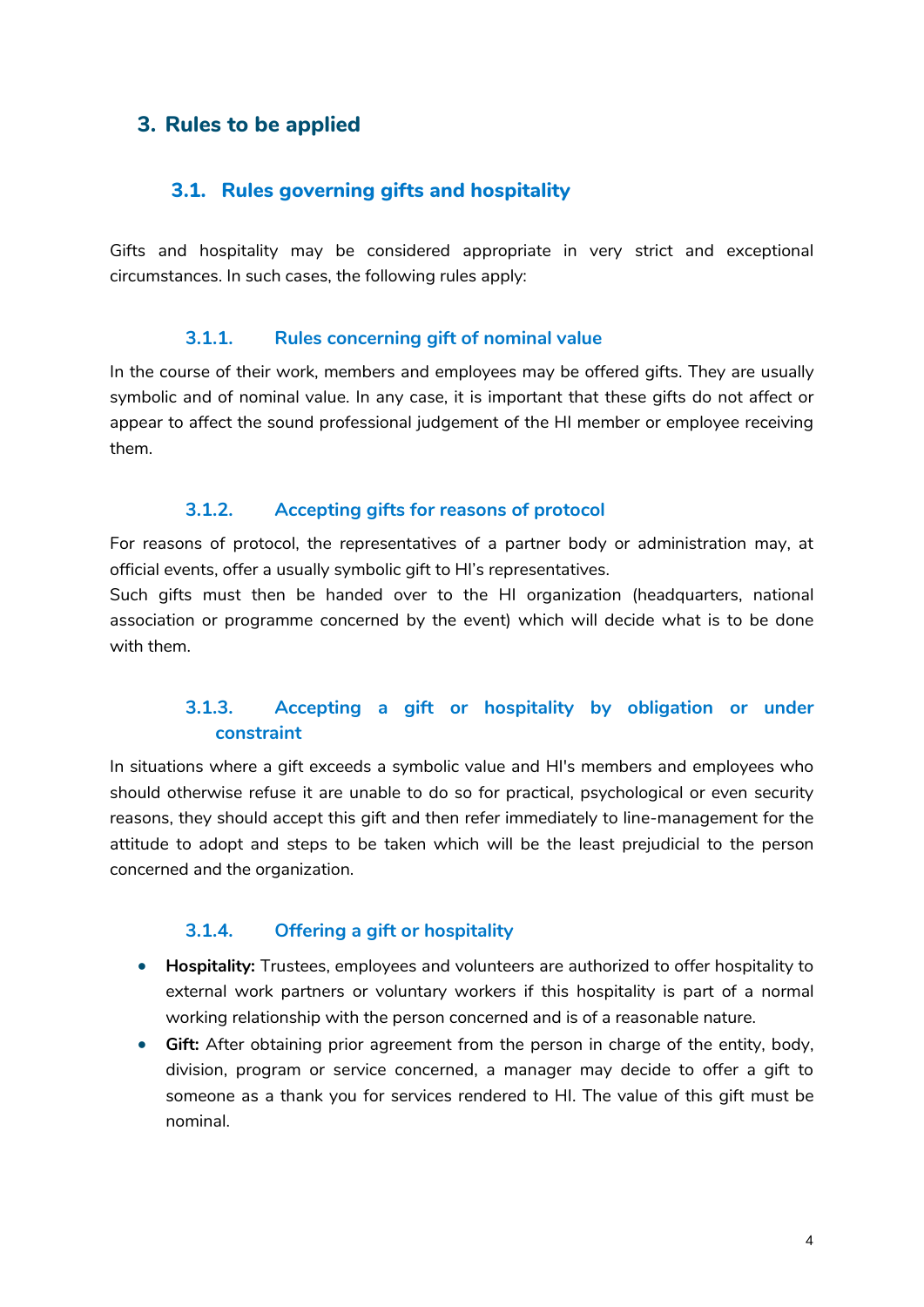For reasons of protocol, the person in charge of the entity, division, service or programme concerned may decide to offer a gift at an official event to the representatives of a partner body or administration.

The choice of gift should meet the following criteria:

- have symbolic rather than monetary or commercial value
- be intended to honor the partner body (and not reward its representative personally).

## **Special cases justifying a derogation with regard to cost or value:**

- Communication partnerships: a joint initiative of stake-holders who pool their contributions (activity, time, energy) for communication or representation purposes.
- Ambassador functions given to well-known people to develop the organization's brand image.

The directors and managers of these projects must ensure that any payments, reimbursements, gifts or hospitality given as compensation or as an act of courtesy are overseen, budgeted for and justified. This concerns both the nature and value of gifts (financial and ethical aspects) and compliance with internal procedures, including their disclosure.

### **3.1.5. What is considered "reasonable"?**

<span id="page-5-0"></span>Any gifts or hospitality offered must be reasonable. In other words, they must be proportionate and not lavish, extravagant or excessive.

The reasonable nature of a gift or hospitality should be determined in light of the geographic area (cost of living in the country) and existing practices in the sector of activity.

### **3.1.6. Appropriateness of the circumstances surrounding a benefit**

<span id="page-5-1"></span>In no circumstances should the offer of gifts or hospitality create a situation that could unduly influence professional behavior. In certain situations the risk can be particularly high. The circumstances must therefore be analyzed in light of:

- **The giver's function:** The offer and acceptance of a gift or hospitality must not occur at a strategic point in business relations. For example, during the negotiation of calls for proposals or when the giving or receiving of a gift and/or hospitality could reasonably be considered to be influencing the parties in a business relationship (signature, renegotiation of a contract, vote, agreement, etc.)
- **Practices, customs and local laws:** When gifts and hospitality are offered because this is a custom and common practice in a particular country, HI members and employees should still consider whether it is proper to accept them. Although cultural habits may legitimize the offering of a gift or hospitality to some extent, in no way can they justify infringing the rules given in these directives.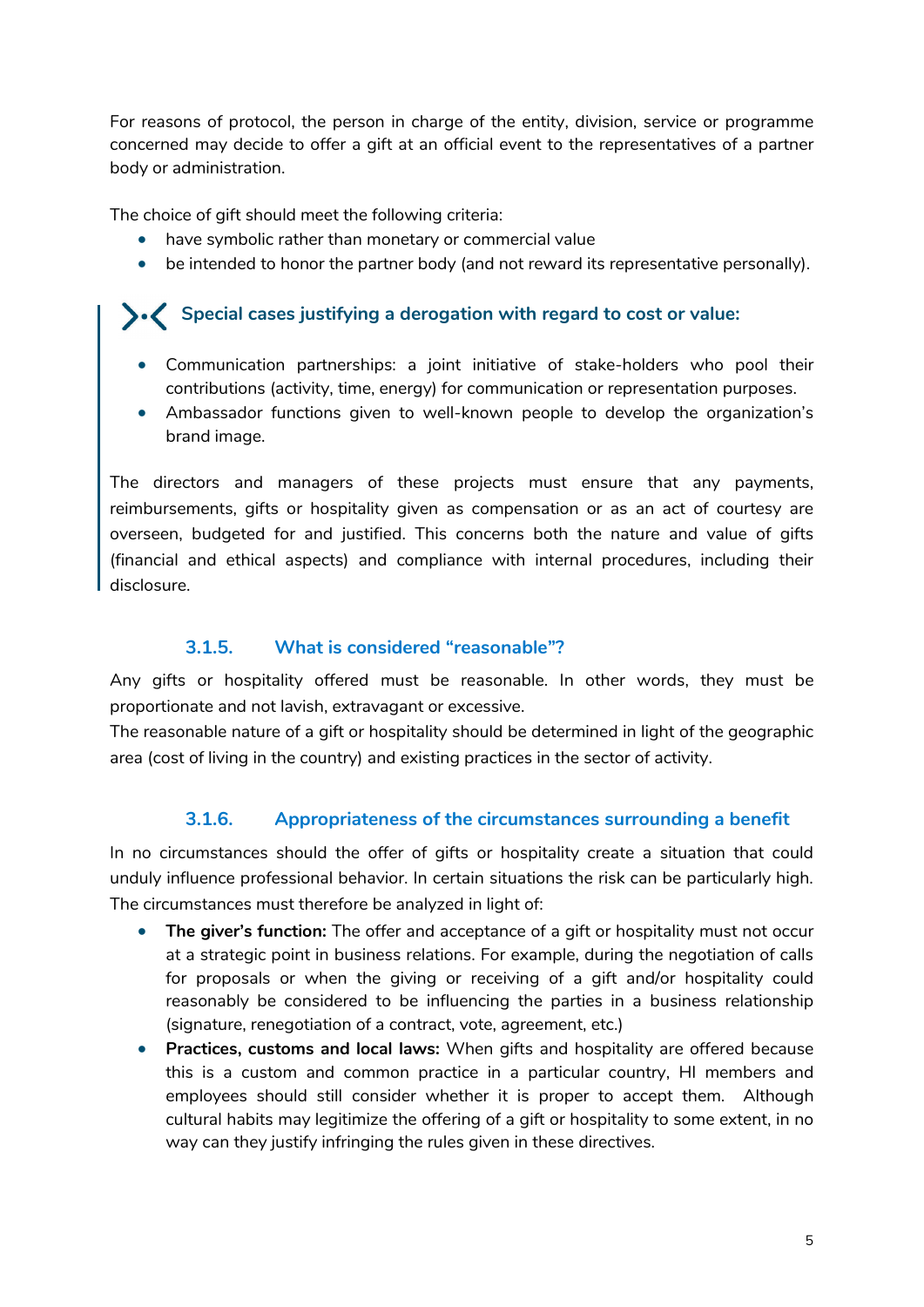# <span id="page-6-0"></span>**3.2. General rules governing what is proscribed**

HI members and employees must never say or imply that they can accept gifts or hospitality in a private capacity (individually or as a group), whatever their value.

The following offers of hospitality are never acceptable:

- when they may be considered excessive or are not directly linked to a work situation;
- when they are in violation of local or international regulations;
- when they contravene HI's code of conduct with regard to safeguarding against sexual abuse, exploitation and harassment (places, participants, activities or events of a sexual nature);
- when the beneficiary knows that the person offering the hospitality does not have the authority to do so.

The following gifts must not be accepted in any circumstances:

- cash or cash equivalents, such as gift cards;
- gifts that do not comply with local or international regulations;
- gifts that are in fact a bribe or backhander offered to obtain or renew a contract, for example, or undue advantages such as tax benefits.
- gifts that the beneficiary knows are prohibited by HI or by the organisation of the person offering it;
- gifts given in the form of services or other benefits in kinds (for example, the promise of a job);
- any gifts, whatever their value, from a public official.

# <span id="page-6-1"></span>**4. Rules governing the disclosure of gifts and hospitality**

Hospitality or gifts, accepted or offered, whose estimated value would be greater than 50 euros must be disclosed by sending an email to the following address [gift.register@hi.org.](mailto:gift.register@hi.org) It will then be recorded in a centralized register which can be consulted by management, specialized services or the organization's control bodies.

| Information to be disclosed in the email |                       |      |                                                                                                           |                                 |  |  |  |  |
|------------------------------------------|-----------------------|------|-----------------------------------------------------------------------------------------------------------|---------------------------------|--|--|--|--|
| Gift or<br>hospitality                   | Giver and<br>function | Date | Description of the gift or the<br>hospitality and the circumstances<br>in which it was given or received. | Estimated or<br>confirmed value |  |  |  |  |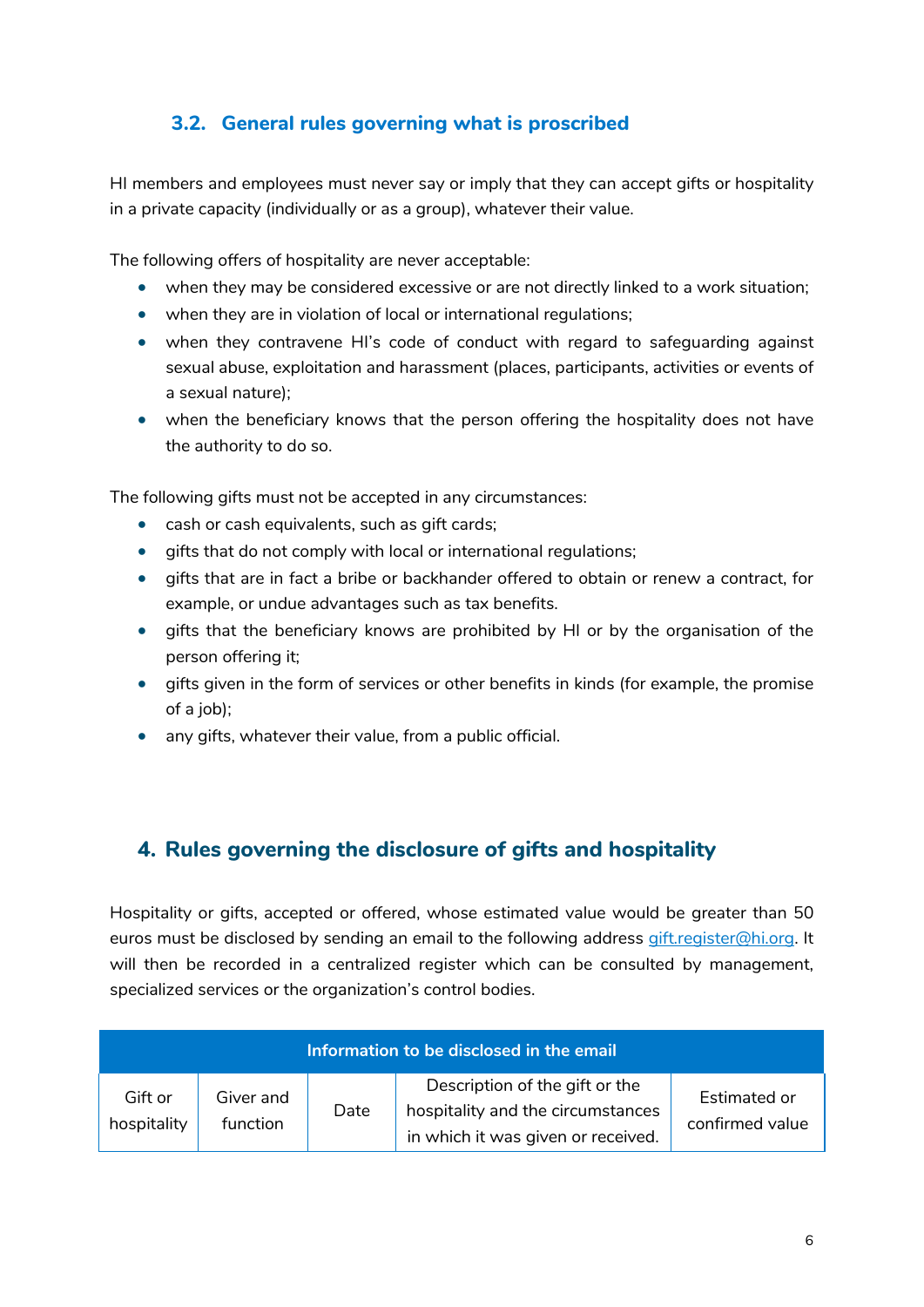**NB 1:** By definition, the Welcome Kits produced by HI do not need to be disclosed: goodies, Tote bag, stationery, accessories in HI's colors, etc. intended for new staff, voluntary workers and trustees to help with their induction.

**NB 2:** Work-related hospitality including travel and/or accommodation must be formally approved by line-management and disclosed.

# <span id="page-7-0"></span>**5. Non-compliant gifts or hospitality**

Should an HI member or employee receive a gift or hospitality inappropriately, HI reserves the right to ask the person concerned either to return this gift or hospitality or to inform the giver that s/he has accepted the gift on behalf of the HI Federation. It will then be handed over to HI's Comité d'Entreprise (work council) at headquarters (or equivalent body on a field program), which redistributes this kind of gift as part of its welfare mission.

Offers of hospitality, including travel and/or accommodation with no clear business purpose should be refused.

HI members or personnel offering gifts or hospitality inappropriately (for example, without prior authorization or despite a refusal from HI) are in contravention of Federation's internal rules and notably of its Code of Conduct and anti-bribery and corruption policy. The person concerned is thus liable to be sanctioned according to the provisions in HI's Rules of Procedure.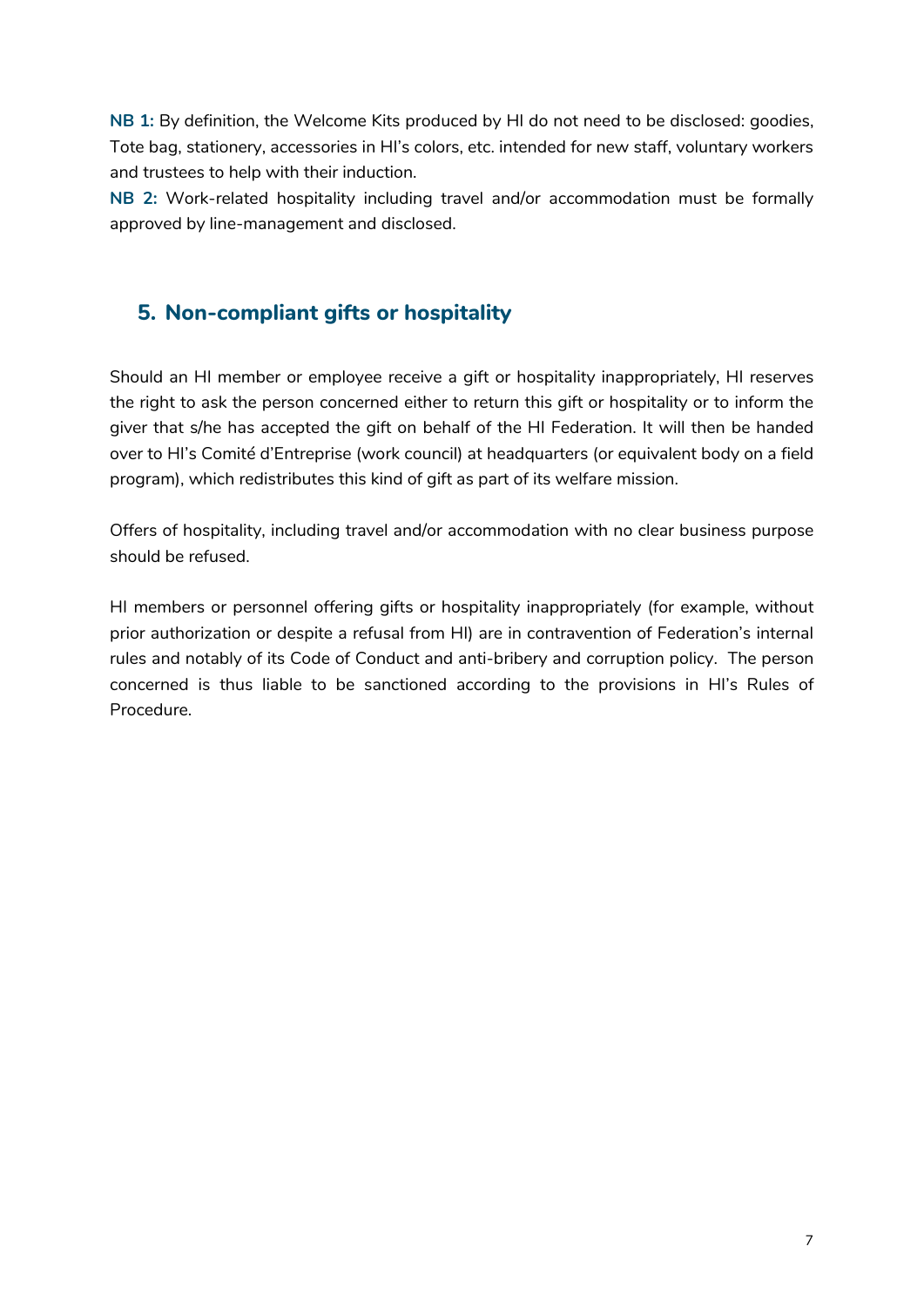# <span id="page-8-0"></span>**DECISION-MAKING AID AND PRACTICAL ADVICE**

Offering or accepting gifts or hospitality from a third party is not reprehensible as such, provided that:

- they are of nominal value;
- they are not recurrent;
- they can in no way influence or appear to influence a contractual or commercial decision.

The most important thing when offering or accepting gifts or hospitality is to act in a transparent manner, both internally and towards third parties, stay within the limits of what is reasonable and always give due consideration to how your acts may be perceived or interpreted by others.

# <span id="page-8-1"></span>**A – Inform people in advance and be prepared to refuse gifts and offers of hospitality**

To avoid finding yourself in a situation that is difficult to manage, the easiest thing is to inform HI personnel, but also potential suppliers and partners in advance of the existence of internal directives on gifts and hospitality which govern and drastically limit this type of practice. HI members and employees must never say or imply that they can accept gifts or hospitality in a private capacity (individually or as a group), whatever their value, but rather explain that HI has strict rules on the matter.

Similarly, pre-contract or contractual documents should mention that HI members and personnel may not accept gifts or hospitality in a private capacity and are required to disclose any offers made to them to their line-management.

It is also essential for HI members and personnel to abstain from offering gifts or hospitality which could incite their contacts to engage in this type of practice in return.

### <span id="page-8-2"></span>**B – Gifts and hospitality to refused on principle**

- Any gift that would be difficult to justify with colleagues or the media or that HI would be unable to reciprocate;
- Any advantage or gift which, because of its nature, value and/or frequency, could lead to an HI member or HI personnel not acting in the best interests of the organization or put the organization in an embarrassing situation;
- Any advantage offered by a third party which you know or suspect of being offered to obtain an undue advantage.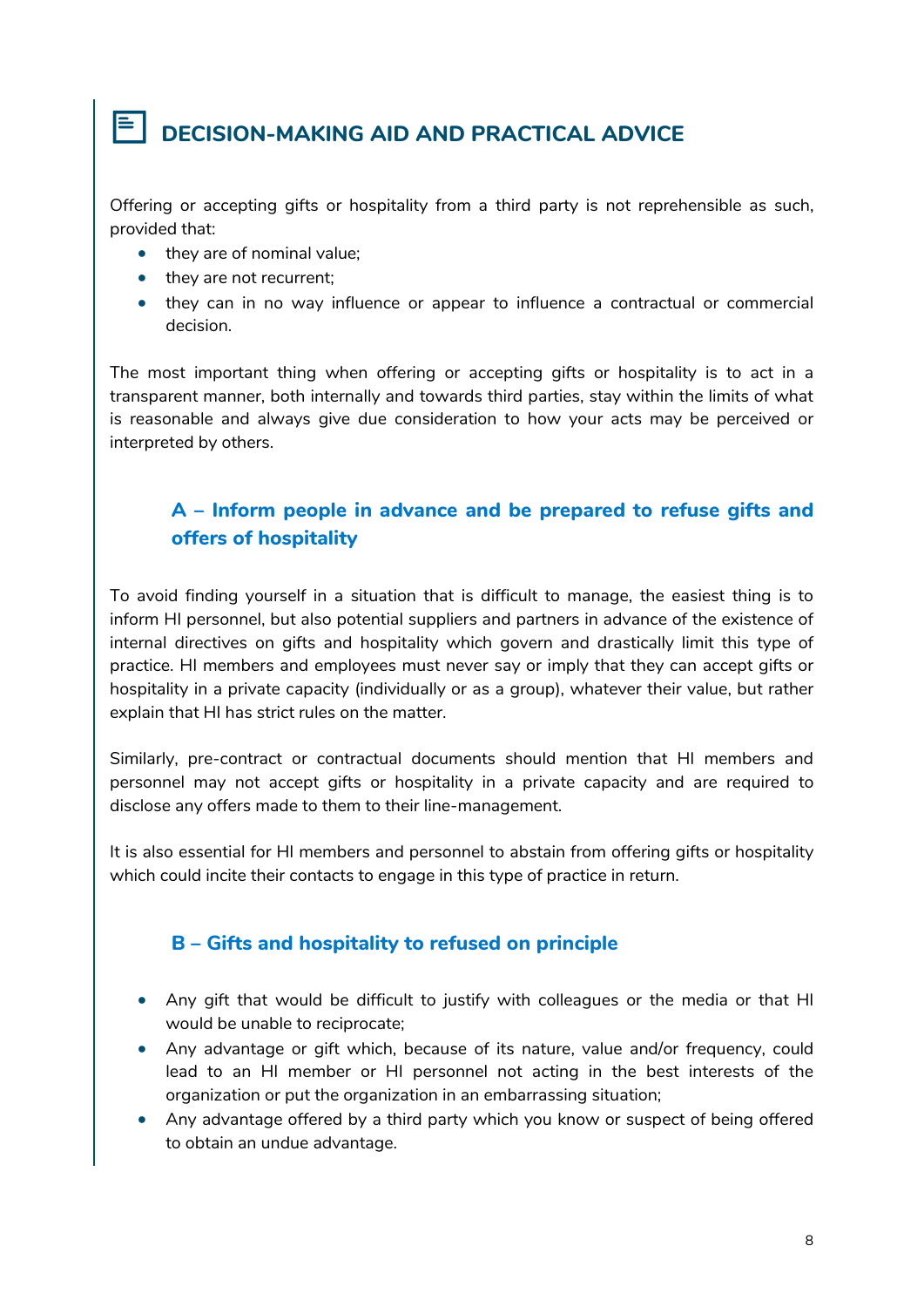There are a number of questions that you can ask yourself to help you determine whether a gift or hospitality is unreasonable and refuse it:

- Would we be able to offer this type of gift: would HI cover the cost of an equivalent gift?
- Could accepting this gift create an implicit obligation or encourage the giver to expect something in return, such as preferential treatment, prices or conditions or a contract deal.
- Would you be embarrassed if your colleagues found out about this gift or hospitality; would it be embarrassing for HI if it were revealed to the trustees, members of personnel, the beneficiaries of our actions, the media or our donors?
- Would accepting an excessive or inappropriate gift or hospitality (too valuable or not usual practice) put the organization's reputation at risk?

# **C – Anticipate and be prepared to refuse a « poisoned chalice »**

<span id="page-9-0"></span>It is essential to anticipate so as not find yourself in a situation where it becomes impossible to refuse a gift or hospitality, with two main risks:

- accepting and giving impression that you now owe the giver something in return;
- refusing and creating a diplomatic or commercial incident or, in certain circumstances, physical risks.

#### **How to refuse hospitality?**

- Thank the person for the invitation and simply explain that the organization's rules do not allow you to accept it;
- If appropriate, and in compliance with rules on expenditure commitment, propose that HI covers your expenses (meal or participation in an event).

If you have advance knowledge of the nature of the offer, you could also diplomatically suggest a less costly alternative.

Lastly, in certain circumstances it is useful, essential even, to inform and even obtain written authorization from your line-management to offer or accept hospitality that might appear inappropriate, excessive or unreasonable.

## **D – Ways of assessing whether a gift or hospitality is reasonable**

#### <span id="page-9-1"></span>**Concerning gifts**

**For head office:** any gift whose symbolic value could be perceived as exceeding €50 is not considered reasonable.

**For the field:** the cost of a gift should be adapted to the cost of living in the geographical area. If in doubt, contact your line-management.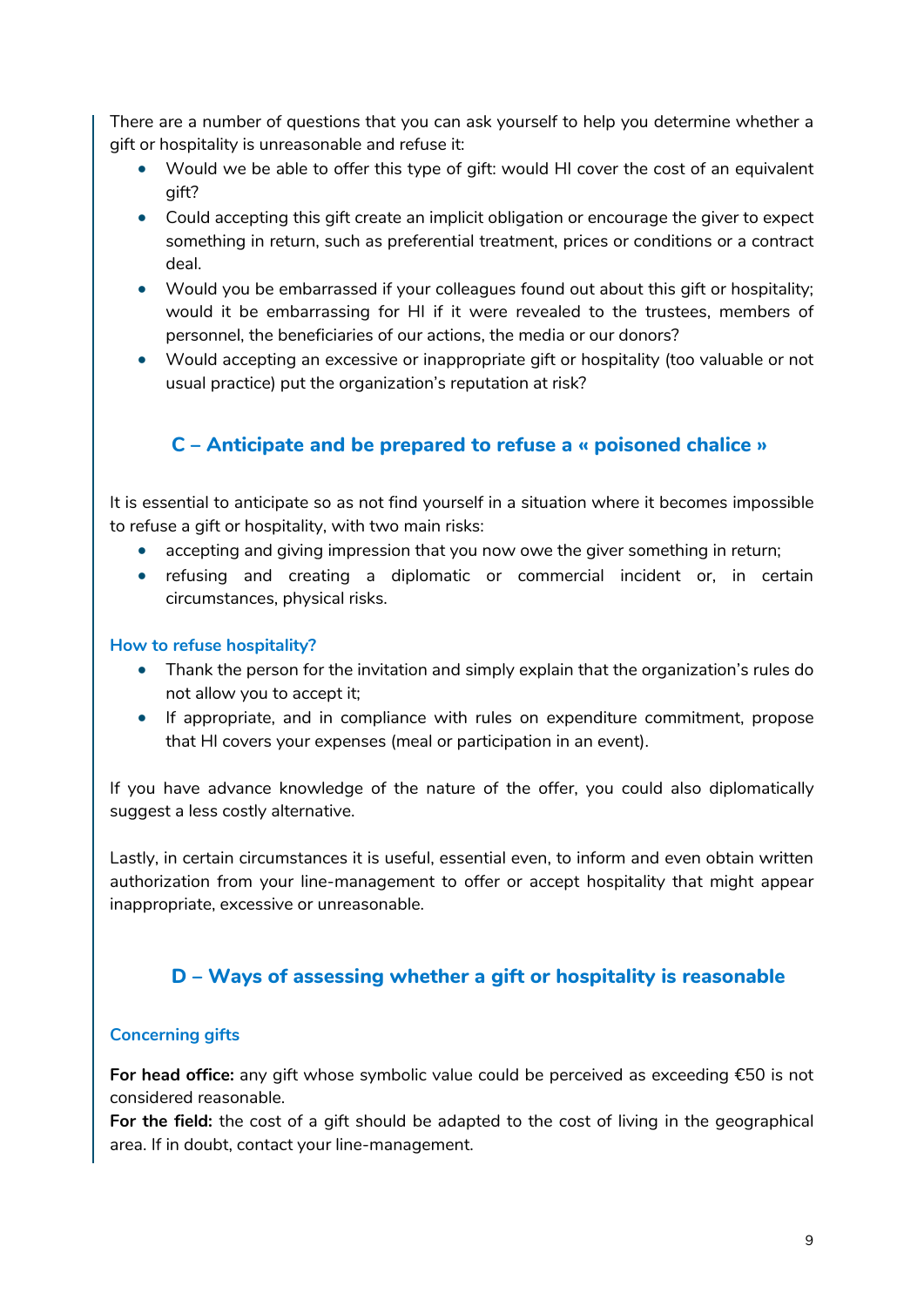### **Concerning hospitality**

Hospitality sometimes concerns not only restaurants, but also accommodation, transport, travel, shows or receptions.

- An invitation for a meal at restaurant costing €35 is considered reasonable.
- One or two meals of this kind per year and per supplier would be considered a reasonable frequency.
- Hospitality costing more than €50 is thought to exceed what could be considered reasonable, as are successive and repeated offers of hospitality from the same person (more than twice a year), even for a value of under €50.

**NB**. Hospitality that includes travel and/or accommodation must be formally authorised by line-management and disclosed if accepted.



#### **Documents linked with this directive**

**In "Institutional policy" series:**

- Humanity & Inclusion. [Anti-fraud, bribery, and corruption policy.](https://hinside.hi.org/intranet/front/publicDownload.jsp?docId=prod_2105274&authKey=cHJvZF8yMDA1OTAwOjE1NzI1MDk1MjUwMTI6JDJhJDA0JHRPbTEuUk0vZnZTWWFtOGlMT1hZbE8vcEdkY0dFdFI4QzdDVWM3T3FSeUZ5Ly54ZWFKNDdp) Lyon: Humanity & Inclusion, 2014, Updated version in 2019
- Humanity & Inclusion. [Logistical management.](https://hinside.hi.org/intranet/front/publicDownload.jsp?docId=prod_2222985&authKey=cHJvZF8yMDA1OTAwOjE1NzI1MDg4MDM0ODU6JDJhJDA0JEZWTjlGc1oxM0IzZ2hiM2I3aEVYZy5TS2VUVlJZLzBPQjVFcG14bzZRLmNOYnkyaml2QzBH) Lyon: Humanity & Inclusion, 2018

#### **In "Institutional directives" series:**

- Humanity & Inclusion. [Reporting suspicions on fraud and abuse.](https://hinside.hi.org/intranet/front/publicDownload.jsp?docId=prod_2372215&authKey=cHJvZF8yMDA1OTAwOjE1NzI1MDg1Njc0MzU6JDJhJDA0JFdFVHpiUDh3ZFhTZWUyaVJFaTFsQWUwc0N2djBEbU4yaEJHaFlVOThPb0lQVGQxWW1WWHRP) Lyon: Humanity & Inclusion, 2018
- Humanity & Inclusion. Code of conduct: [Prevention of abuse and safeguarding.](https://hinside.hi.org/intranet/front/publicDownload.jsp?docId=prod_2152933&authKey=cHJvZF8yMDA1OTAwOjE1NzI1MDk0NDQ4NDc6JDJhJDA0JG8yd1MuLnVMUS4vWTFPL2VtODFaVS41WFNBVkxueXNjRkFPYzlSS0o4M1VKaXU2TjRIWnlx) Lyon: Humanity & Inclusion, 2018